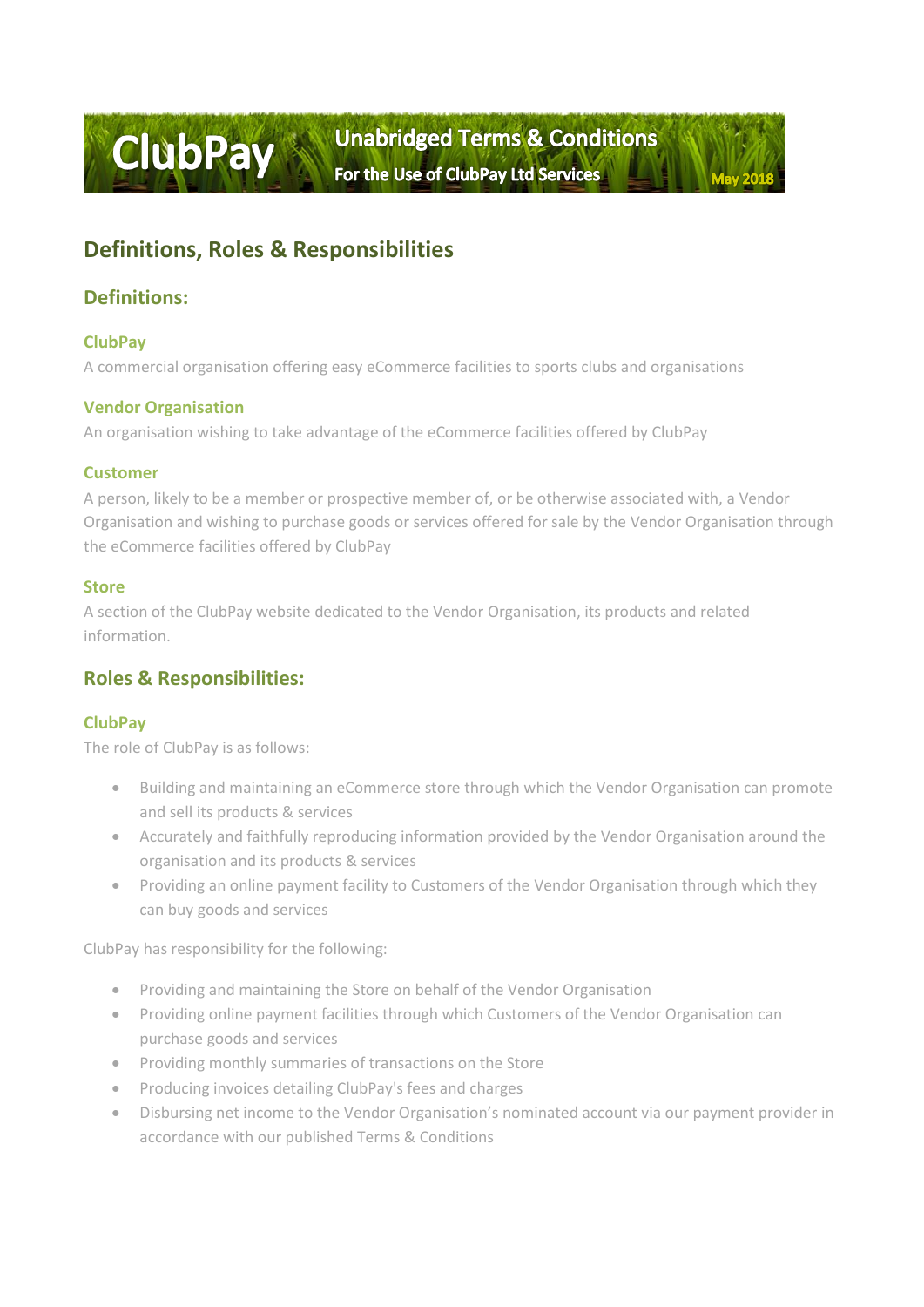- Maintaining confidentiality and integrity of data received through the Vendor Organisation's Store, including adherence to the Data Protection Act
- Correcting errors in the payment process; that is to say, errors that arise through technical or administrative failure within the ClubPay site. (This would not include pricing or other errors originating from the Vendor Organisation)

### **Vendor Organisation**

The role of the Vendor Organisation is as follows:

- Offering memberships and other products for sale
- Owning and maintaining the sales relationship with their Customers

The Vendor Organisation has responsibility for:

- Stock control telling us when to stop offering certain products for sale where stock is exhausted
- Order fulfilment providing ordered and paid for goods and service to the Customer
- Returns & Refunds to be managed in direct liaison with the Customer. Refunds directly to the Customer are not be available through ClubPay except in cases we have made an error
- Keeping products and other important details on the Vendor Organisation's Store accurate and up to date
- Ensuring that a point of contact within the Vendor Organisation is clearly identified (and kept up to date) within the Store
- Ensuring that the nominated point of contact (or nominee) deals with all Customer Service issues on behalf of the Vendor Organisation
- Ensuring that the nominated point of contact (or nominee) acts as a focal point for any interactions between ClubPay and the Vendor Organisation to avoid proliferation of (potentially unauthorised) contacts

### **Customer**

The role of the Customer is as follows:

- Owns the purchasing relationship with the Vendor Organisation
- Becomes a member of the Vendor Organisation (where a membership product is purchased)

The Customer has responsibility for:

- Providing accurate cardholder data as part of the purchasing process
- Providing factually accurate and up to date information as part of any data capture process
- Abiding by the Vendor Organisation's Membership T&Cs, Codes of Conduct and the like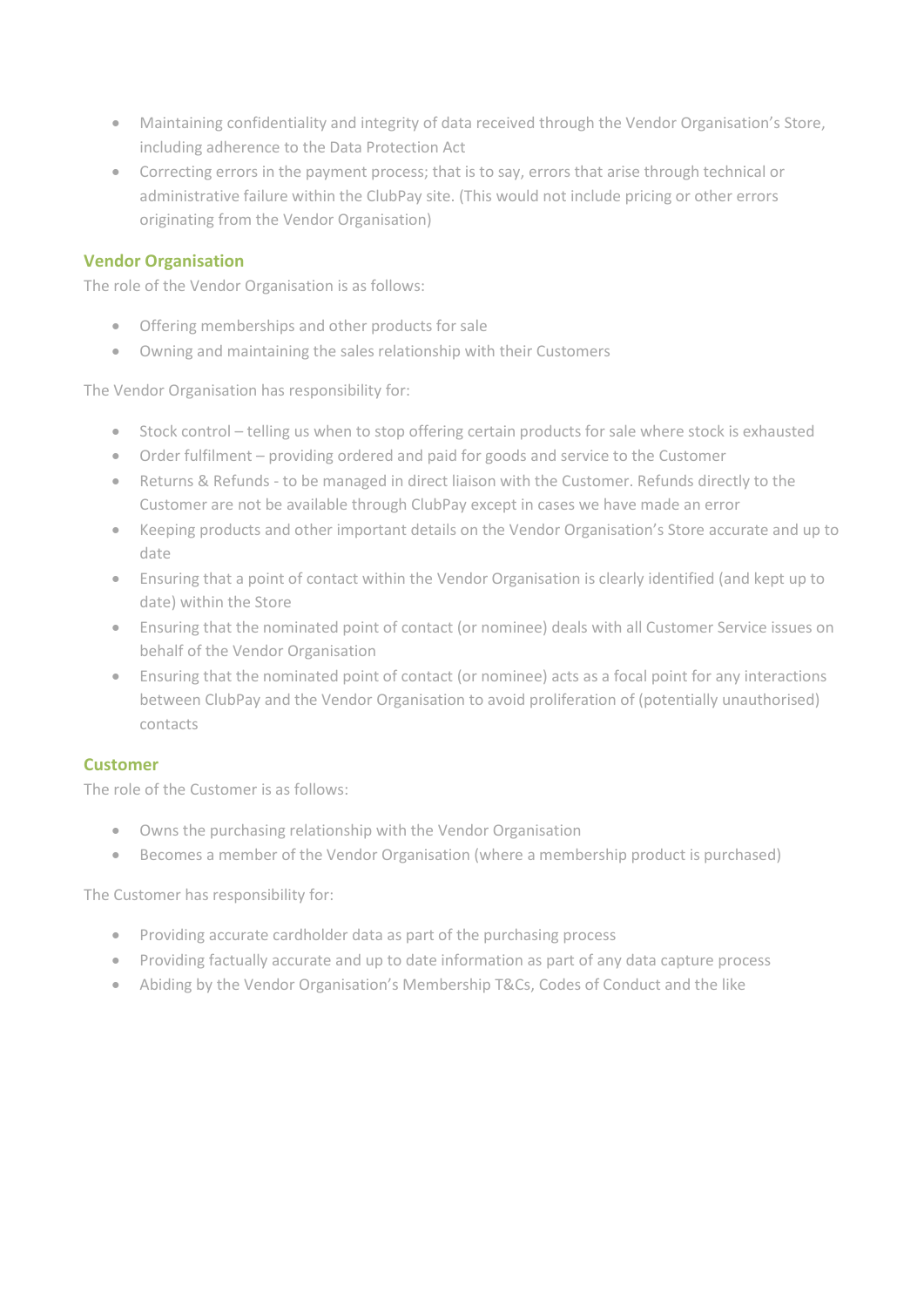# **ClubPay's Relationship with You**

# **Relationship:**

## **Vendor Organisations**

ClubPay's main business is the creation and hosting of eCommerce Stores through which membership and other ad hoc products can be presented for sale via the Internet to Customers of Vendor Organisations.

Payment for these products and services can be made via direct debit and any other online payment methods made available by ClubPay.

### **Customers**

Customers of the Vendor Organisation and other interested parties can visit a Vendor Organisation's Store to browse the products and services that the Vendor Organisation has offered for sale.

For the convenience of Customers, ClubPay offers online payment facilities for these products and services. There is no direct charge by ClubPay to Customers for using this service.

ClubPay makes reasonable checks so as to prevent fraudulent activity, but we do not have control of, nor do we assume the liability or legality for the products and services that are sold through our Services. We do not guarantee the identity of any Vendor Organisation and cannot offer more than reasonable assurance that the Vendor Organisation will complete a transaction.

It is important that you are aware that there are risks of dealing with persons or people acting under false pretence. ClubPay believes these risks to be small, but if in any doubt, you are advised to verify the details presented in the Store with an officer of the Vendor Organisation before making a transaction. ClubPay ask that all Vendor Organisations offer clear instructions on alternative payment methods for Customers who do not wish to use our Service.

# **Eligibility:**

### **Vendor Organisations**

To be eligible for ClubPay's services, Vendor Organisations must have an official, legally recognised organisational status and must be based in the United Kingdom. Vendor Account applicants must be at least 18 years old.

### **Customers**

Customers making purchases through ClubPay Stores must be at least 18 years old and have an account with a normal, recognised bank or building society. Youth Memberships must be purchased by an adult meeting the criteria set out above.

# **Privacy Policy**

Our Privacy Policy governs your ClubPay Vendor Account and any information provided by Customers and Vendor Organisations through the ClubPay website.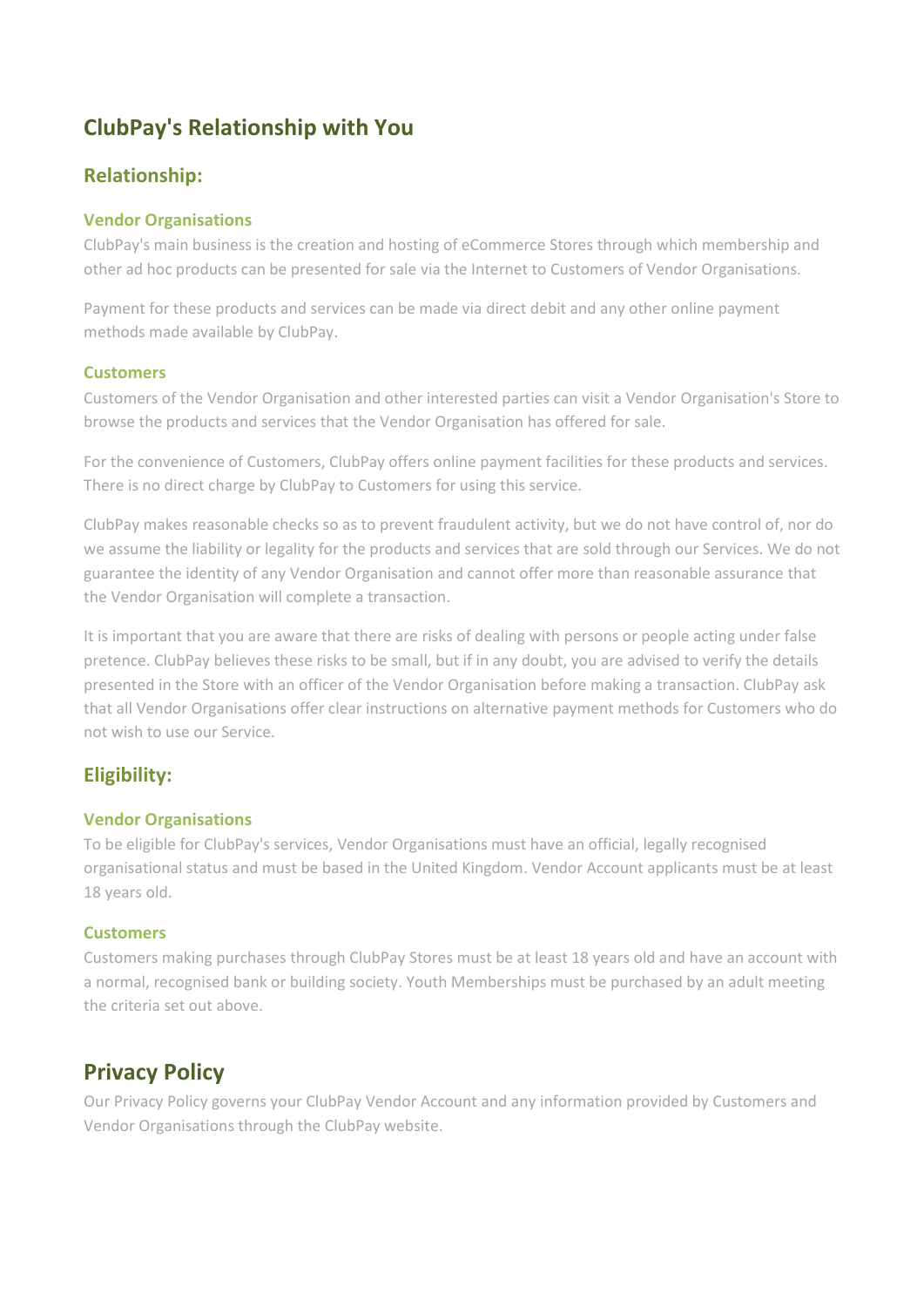# **Overview:**

In order to operate the ClubPay service and to reduce the risk of fraud, ClubPay ask Vendor Organisations to provide independently verifiable information about the organisation and their bank account, and Customers to provide us with bank details and personal details sufficient to allow account validation and approval for payment.

By consenting to, and agreeing these Terms & Conditions, you also expressly consent and agree to us processing your data in the manner set out in this Privacy Policy. ClubPay takes the privacy of your personal information very seriously and will use your information only in accordance with the terms of this Privacy Policy. It is important for you to review this Privacy Policy as it applies to all services that are hosted on the ClubPay website. If you disagree with the terms of this Privacy Policy, please do not use the ClubPay service.

We will not sell or rent your personally identifiable information or a list of our customers to third parties. However, in order for us to offer our services to our users; to enhance the quality of its service from time to time; and to protect the interests of our users, we will in limited circumstances and as further described in more detail throughout this policy, share some of your information with third parties under strict restrictions.

# **Links to External Websites:**

Some pages on the ClubPay website may include links to external, third party websites. These sites are governed by their own privacy statements, and ClubPay is not responsible for their operations. Users submitting information to or through these third party websites should review the privacy statement of these sites before providing them with personally identifiable information.

# **Required Information:**

### **Vendor Organisations**

To start a ClubPay Vendor Account and set up a Store, Vendor Organisations are required to provide the following information:

- Name of Organisation
- Nature of Primary Activity e.g. sport, school, pastime/hobby, social
- Legal Status e.g. Limited Company, Charity, etc
- Address of Organisation
- Primary Contact Name
- Primary Contact Address
- Primary Contact Email
- Primary Contact Telephone
- Bankers
- Name & Contact Details of a Bank Referee
- Club Website Address

In order to protect all of our customers against potential fraud we require Vendor Organisations to provide contact details for a person representing the organisation's bankers and who can act as a referee. We will take up references and make other checks as required, prior to authorising a Vendor Account.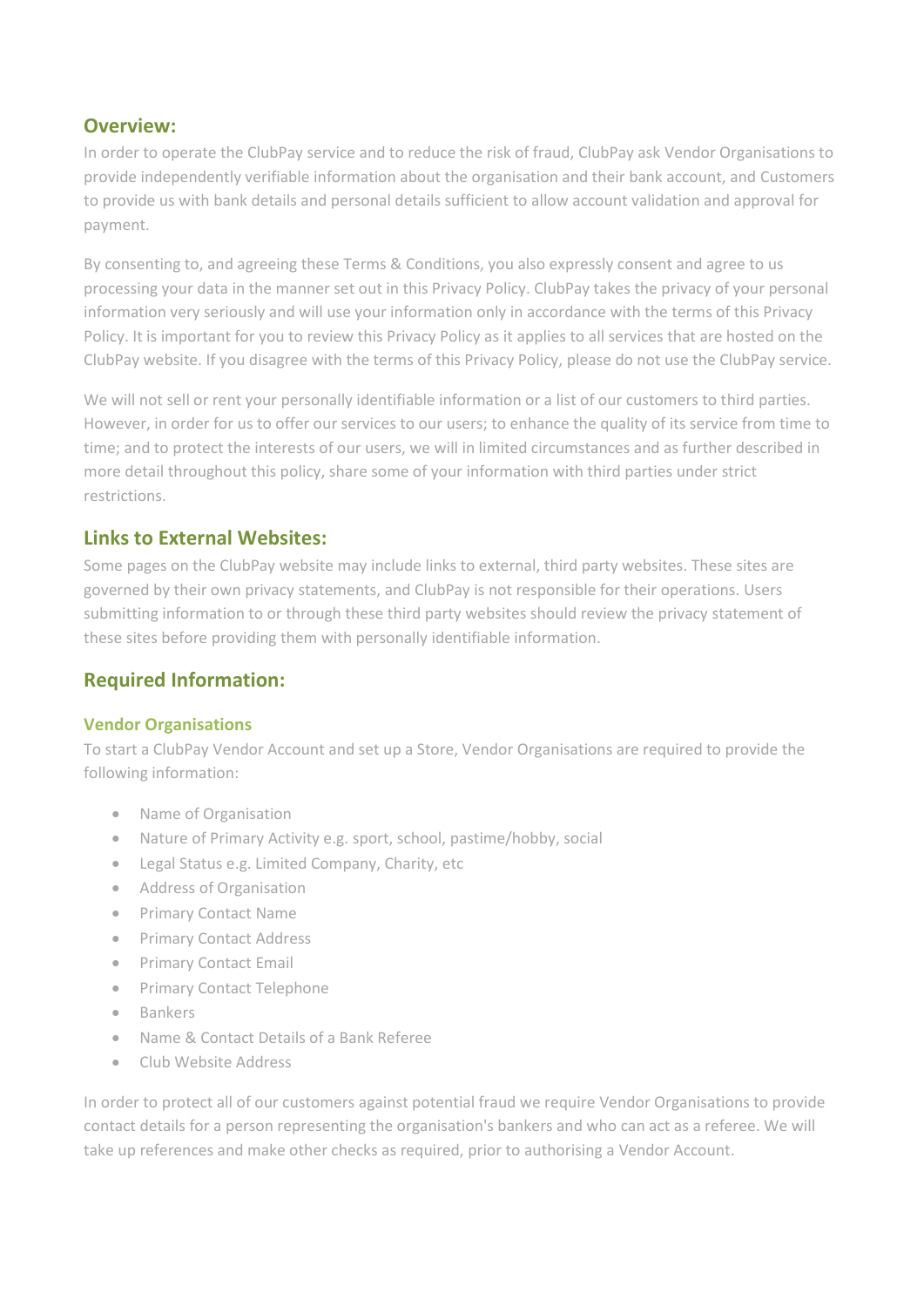### **Customers**

In order to make a purchase through a Vendor Organisation Micro-Site, the Customer must provide the following information:

- Name
- Address (Billing address of the card used to make payment)
- Postcode
- Bank Account Information (sufficient to validate and process the payment transaction)
- Email address

Customers purchasing memberships from Vendor Organisations should be aware that they may be asked to supply membership-related data, as required by Vendor Organisations in order to comply with legislation in respect of health & safety, child protection, National Governing Body Accreditation Schemes and other reasonable organisation-specific requirements. This may include the disclosure of criminal convictions as required by law and/or information relating to minors.

# **Our Use of 'Cookies':**

'Cookies' are small files of data that reside on your computer. They allow us to recognise you as a ClubPay customer if you return to the ClubPay site using the same computer and browser. You are free to decline our cookies through your browser.

## **Customer Service Correspondence:**

If you send us correspondence, including emails and faxes, we retain such information on file. We will also retain customer service correspondence and other correspondence from ClubPay to you. We retain these records in order to keep records of our relationship, to measure and improve our customer service, and to investigate potential fraud and violations of our Terms & Conditions. We may, over time, delete these records as permitted by law.

# **Our Use and Disclosure of Information:**

## **ClubPay**

Our primary purpose in collecting personal information is to provide you with a safe, smooth, efficient, and customised experience. You agree that we may use your personal information to:

- Provide the services and customer support you request
- Collect fees, resolve disputes, and troubleshoot problems
- Prevent potentially prohibited or illegal activities, and enforce our Terms & Conditions
- Customise, measure, and improve our services and the content and layout of our website
- Tell you about targeted marketing, service updates, and promotional offers based on your communication preferences
- Compare information for accuracy, and verify it with third parties

### **Customers & Vendor Organisations**

Your financial details are not stored by ClubPay. The information that we do store will NEVER be revealed to anyone, except with your express permission or if we are compelled to do by law.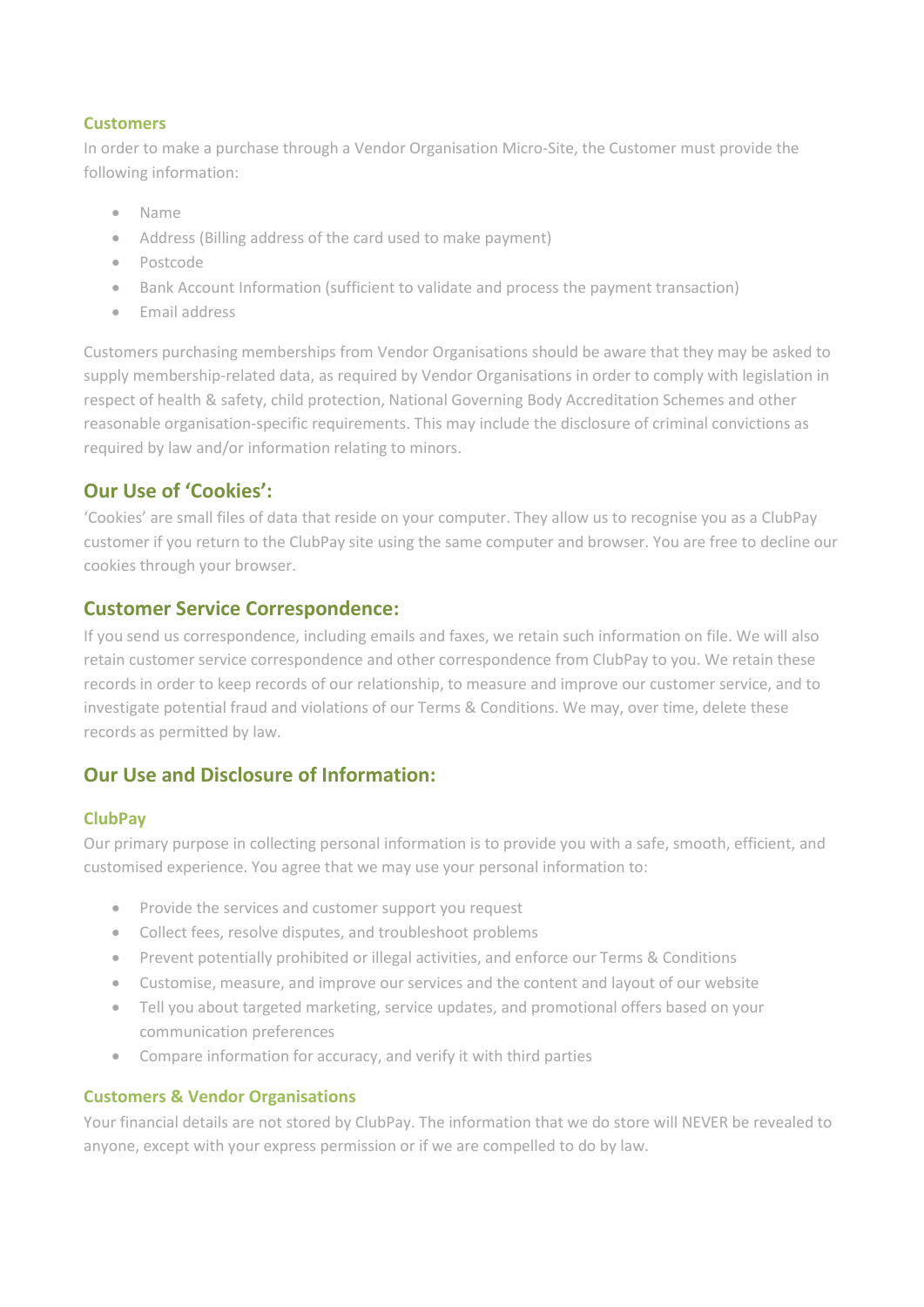If you are buying goods or services and pay through ClubPay, we may provide the Vendor Organisation with personal information as required to complete your transaction with them. The Vendor Organisation is permitted to use this information to market their services to you but you are free to opt out of all such communications. Opt out notifications for such communications should be directed to the Vendor Organisation.

## **Third Parties**

ClubPay will not sell or rent any of your personally identifiable information to third parties, and will only disclose this information in the limited circumstances and for the purposes described in this policy.

Specifically, you consent to and direct ClubPay to do any and all of the following:

- Disclose information including, without limitation, transaction, personal details and the contents of communications to the police, security forces, competent governmental, intergovernmental or supranational bodies, competent agencies (other than tax related authorities), departments or regulatory, self-regulatory authorities or organisations, or other third parties that we in good faith believe is appropriate to cooperate in investigations of fraud or other illegal activity or potential illegal activity, or to conduct investigations of violations of our Terms & Conditions. For example, this means that if we conduct a fraud investigation and conclude that one side has engaged in deceptive practices, we can give that person or entity's contact information (but not bank account information without a court order) to victims who request it.
- Disclose information in response to requirements of civil or criminal legal process.
- Disclose information to our Payment Services Provider in order to allow us to provide our service to you. These third parties are limited by law or by contract from using the information for secondary purposes beyond the purposes for which the information was shared.

# **Data Processing Agreement**

For the purposes of this Agreement:

- The Controller (the Vendor) processes Personal Data in connection with its business activities
- The Processor (ClubPay Ltd) processes Personal Data on behalf of other businesses and organisations (generally a Vendor or Vendors)

## **Consideration**

In consideration of the Controller engaging the services of the processor to process personal data on its behalf the Processor shall comply with the security, confidentiality and other obligations imposed on it under this Agreement.

## **Security Obligations of the Processor**

The Processor shall only carry out those actions in respect of the personal data processed on behalf of the Controller as are expressly authorised by the Controller.

The Processor shall take such Technical and Organisational Security Measures as are required under its own national law to protect personal data processed by the Processor on behalf of the Controller against unlawful forms of processing. Such Technical and Organisational measures shall include, as a minimum standard of protection, compliance with the following legal and practical security requirements: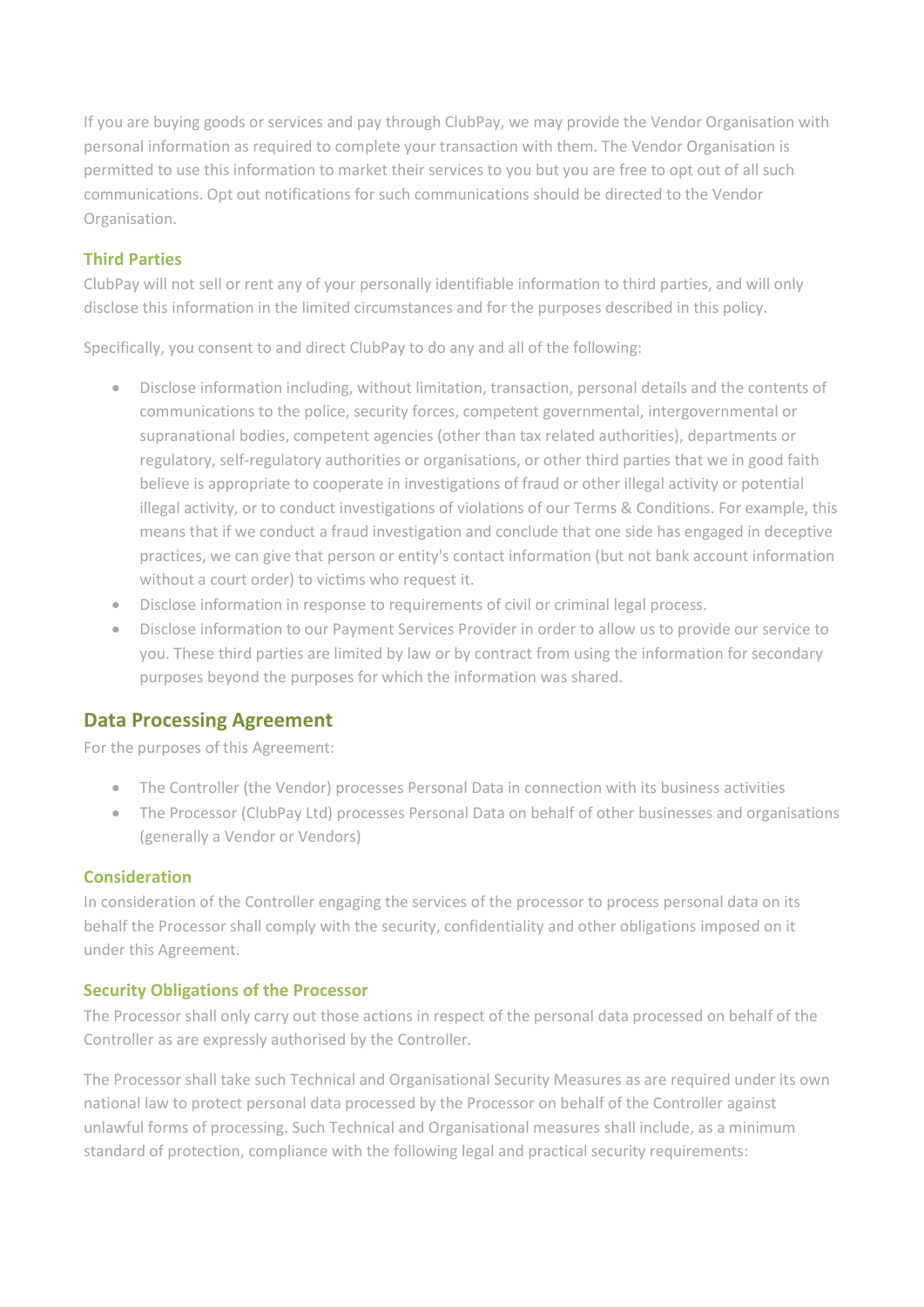- Information Security Management Systems
- Physical Security
- Access Control;
- Security and Privacy Enhancing Technologies
- Awareness, training and security checks in relation to personnel
- Incident/Response Management/Business Continuity
- Audit Controls/Due Diligence

## **Confidentiality**

The Processor agrees that it shall maintain the personal data processed by the Processor on behalf of the Controller in confidence. In particular, the Processor agrees that, save with the prior written consent of the Controller, it shall not disclose any personal data supplied to the Processor by, for, or on behalf of, the Controller to any third party.

The Processor shall not make any use of any personal data supplied to it by the Controller otherwise than in connection with the provision of services to the Controller.

The obligations in the two clauses immediately above shall continue for a period of six years after the cessation of the provision of services by the Processor to the Controller.

Nothing in this agreement shall prevent either party from complying with any legal obligation imposed by a regulator or court. Both parties shall however, where possible, discuss together the appropriate response to any request from a regulator or court for disclosure of information.

### **Sub-Contracting**

The Processor shall not sub-contract any of its rights or obligations under this Agreement without the prior written consent of the Controller.

Where the Processor, with the consent of the Controller, sub-contracts its obligations under this agreement it shall do so only by way of a written agreement with the Sub-Contractor which imposes the same obligations in relation to the security of the processing on the Sub-Contractor as are imposed on the Processor under this Agreement.

For the avoidance of doubt, where the Sub-Contractor fails to fulfil its obligations under any sub-processing agreement, the Processor shall remain fully liable to the Controller for the fulfilment of its obligations under this Agreement.

### **Term and Termination**

This Agreement shall continue in full force and effect for so long as the Processor is processing personal data on behalf of the Controller.

Within 90 days following termination of this Agreement the Processor shall, at the direction of the Controller:

(a) comply with any other agreement made between the parties concerning the return or destruction of data, or;

(b) return all personal data passed to the Processor by the Controller for processing, or;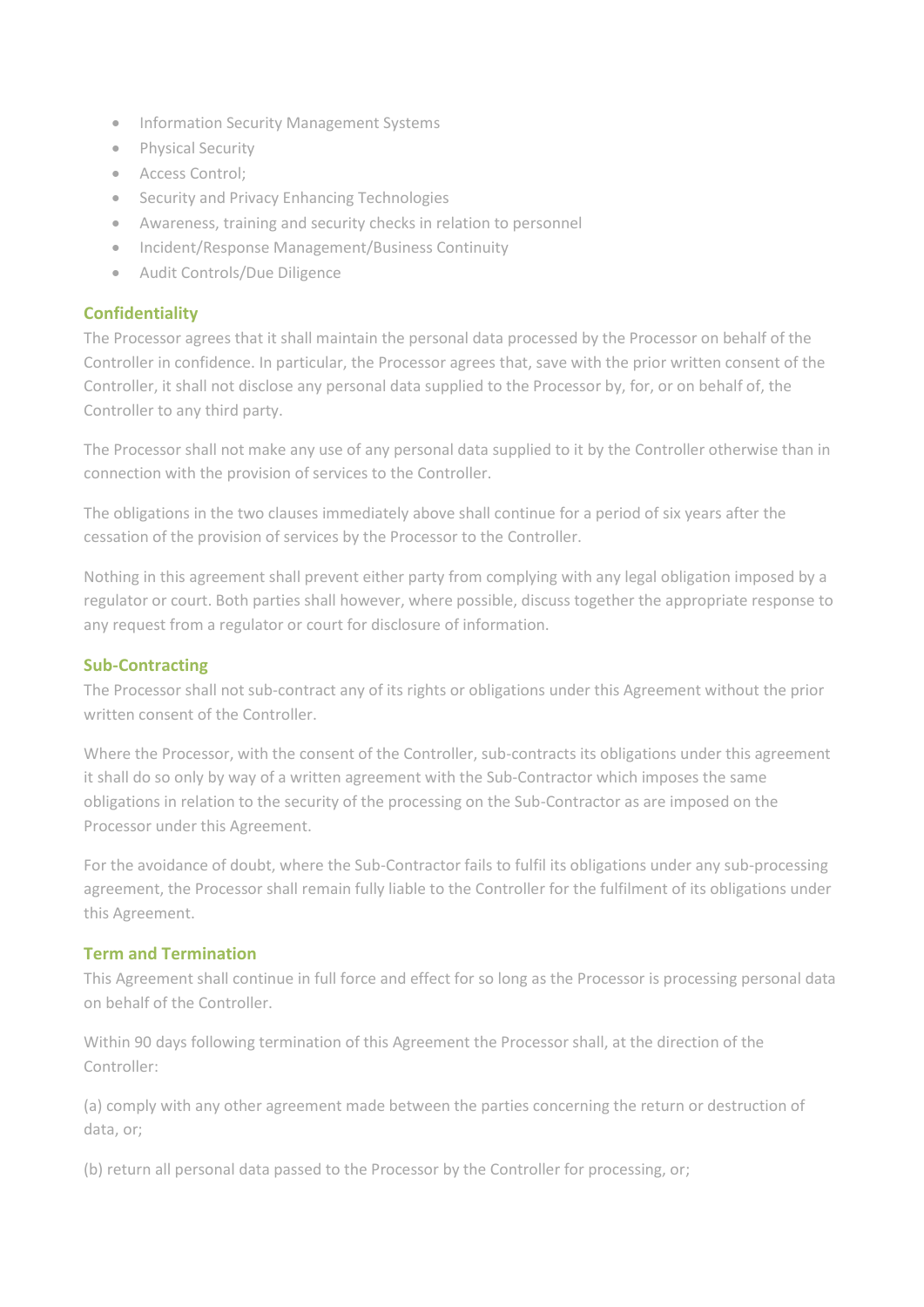(c) on receipt of instructions from the Controller, destroy all such data unless prohibited from doing so by any applicable law.

# **Our Contacts with Vendor Organisations and Customers:**

We will communicate with users of the website on a regular basis via email to provide our services, and we may also communicate by telephone to resolve customer complaints, respond to requests for customer service, inform you if we believe your Store or any of your transactions have been used for an illegitimate purpose, conduct customer surveys or investigate suspicious transactions.

#### **Vendor Organisations**

We use your email address to confirm your setting up of a ClubPay Vendor Account, to send you confirmation of payments made through ClubPay, to send information about important changes to our products and services, and to send notices and other disclosures required by law. Generally, users cannot opt out of these communications, but they will be primarily informational in nature rather than promotional.

### **Contact with Customers**

We may use your email address to send various types of communications including newsletters, customer surveys and notice of special promotions. You can choose to opt out of these communications at any time by sending an email to services@clubpay.co.uk. Please note that it may take up to 48 hours to action requests.

# **Refunds Policy**

Many of the Products offered by our Vendor Organisations are service-based and may be delivered sequentially over an extended period of time, e.g. a club membership, a coaching course. As ClubPay are not directly involved in delivery we have no means to assess the legitimacy of any claims for refund, nor are we able to assess whether a full refund or a pro-rated refund is appropriate.

In the first instance, all refund requests must therefore be addressed to the Vendor Organisation providing the Product or Service.

If you buy an item using ClubPay and either do not receive the item or receive an item that you believe is significantly different to that described by the Vendor Organisation, you must address the matter with the Vendor Organisation from whom you purchased the item. Contact details for each Vendor Organisation are provided on each page of their Store. If you cannot locate these, please contact us and we will provide them.

Your normal rights as a consumer apply to your purchase (you have the right to cancel within seven days of the Vendor Organisation's contract with you, or within seven days of receipt of the goods, whichever is the longer), but please remember that it is the Vendor Organisation who have the responsibility for protecting those rights in the first instance, not ClubPay.

As above, we will not normally make refunds directly to the Customer - these are the responsibility of the Vendor Organisation, except where any error is the fault of ClubPay. Refunds between the Vendor Organisation and the Customer may be made by cash, cheque, or other appropriate method, but will not be made through ClubPay, except where the Dispute Resolution process, below, applies.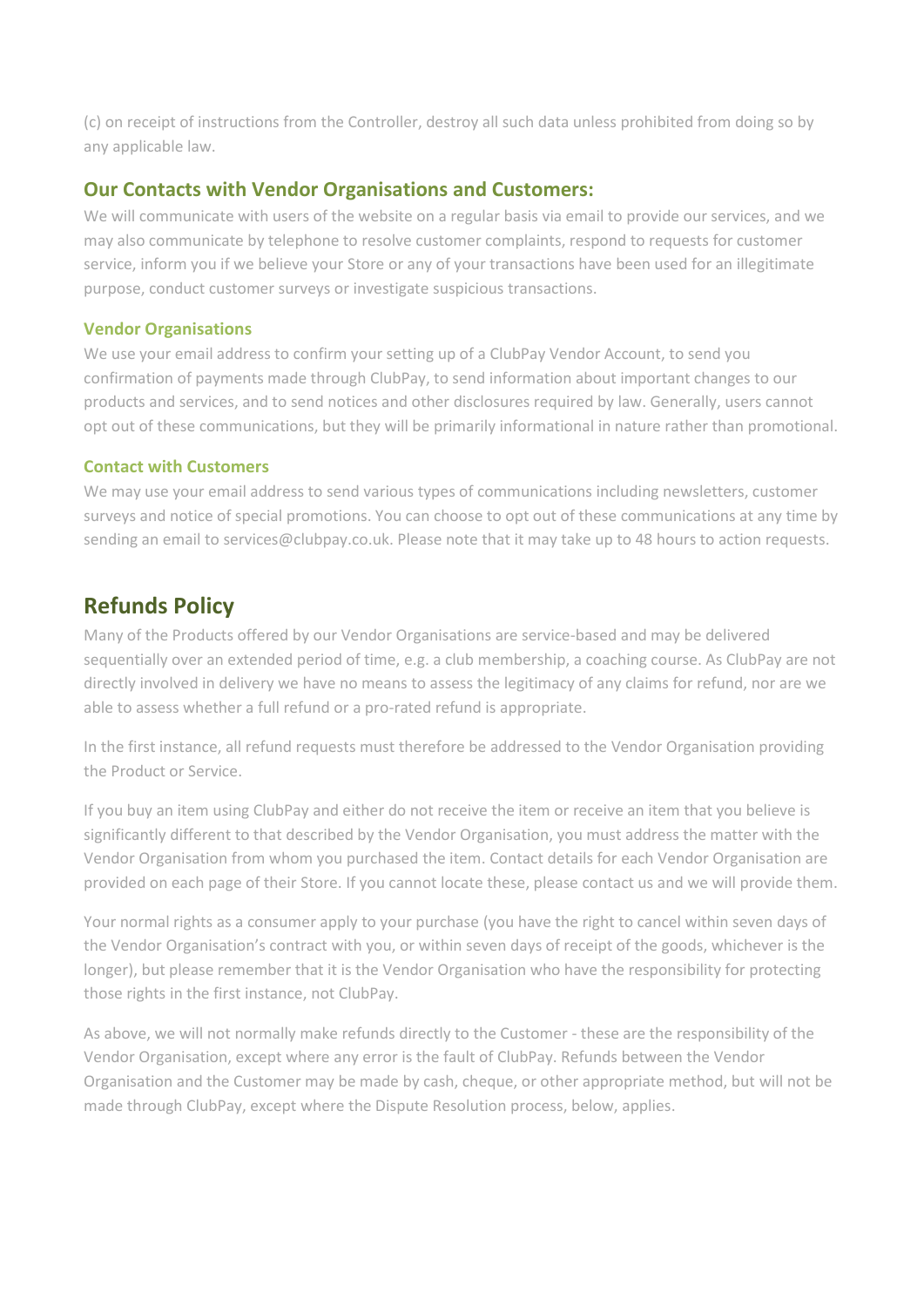# **Dispute Resolution:**

### **ClubPay**

If a dispute arises with ClubPay, we will investigate and endeavour to address the concerns raised in a fair and even-handed manner. Disputes between Vendor Organisations and ClubPay and/or Customers and ClubPay regarding our Services should be reported, in writing, by sending an email to services@clubpay.co.uk.

### **Customers**

If your dialogue with the Vendor Organisation under the Refunds Policy, above, fails to produce a satisfactory result, you can escalate the dispute to ClubPay. It is not our policy to become embroiled in disputes and we will normally simply refund any payment(s) made, deducting any associated costs from Customer or Vendor Organisation as we deem appropriate. Our decision in such cases is final.

Where a Customer or Vendor Organisation becomes regularly involved in disputes, we reserve the right to withdraw our services, as set out in these Terms & Conditions.

### **Vendor Organisations**

Vendor Organisations are responsible for all Reversals, Chargebacks, Claims, fees, fines, penalties and other liabilities incurred by ClubPay, a Customer, or a third party caused by the Vendor Organisation's use of the Services and/or arising out of their breach of these Terms & Conditions. The Vendor Organisation agrees to reimburse ClubPay, a Customer, or a third party for any and all such liability.

If there is a Reversal, or if the Vendor Organisation loses a Chargeback or Claim and ClubPay is required to reimburse the Customer on their behalf, the Vendor Organisation will owe ClubPay an amount equal to the Reversal, Chargeback or Claim, plus any costs incurred by ClubPay. ClubPay will deduct any funds owed from payments received through the Vendor Organisation's Store. If there are insufficient payments to cover any liability the Vendor Organisation will reimburse ClubPay through other means within 10 working days. ClubPay may also recover amounts owed us through legal means, including, without limitation, through the use of a debt collection agency.

# **Chargebacks Process:**

In the event of a Chargeback, we will place a temporary hold on the disputed funds and we will determine whether we should dispute the Chargeback with the buyer's bank. If we dispute the Chargeback, we will maintain a temporary hold on the disputed funds until the buyer's bank makes a decision. The buyer's bank, (and not ClubPay), will determine who wins the Chargeback.

# **Errors and/or Unauthorised Transactions:**

Please notify us immediately by sending an email to services@clubpay.co.uk if you believe there has been or will be an error or unauthorised transaction. We will then launch an investigation into the matter.

# **Review of Reports of Errors and/or Unauthorised Transactions:**

We will advise you of the results of our investigation within 20 Business Days after we receive your notice. If we have made an error, we will correct it promptly. If we need more time, however, we may take up to 90 Days to investigate your complaint or question.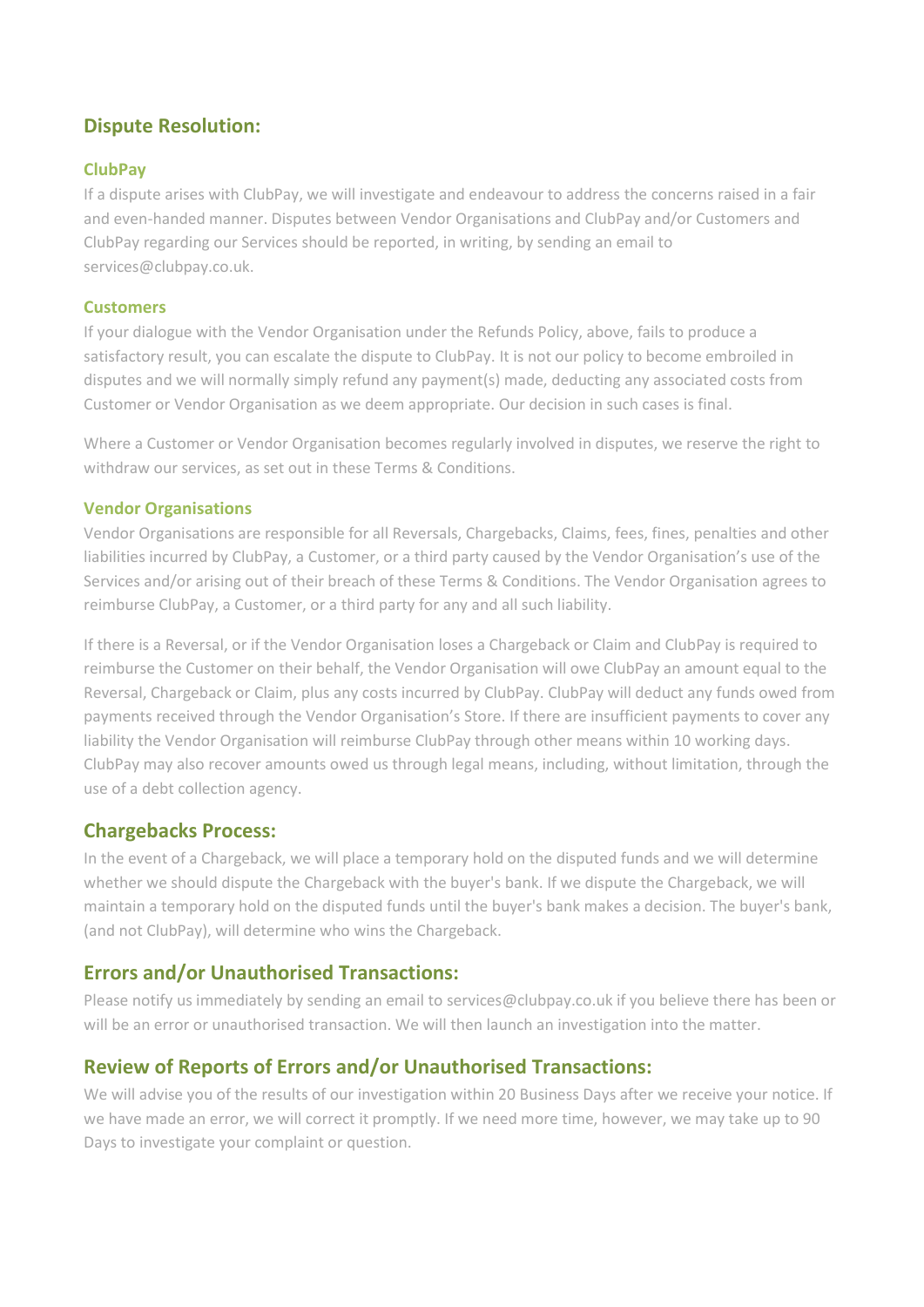At the end of our investigation, we will advise you of the results within 3 Business Days. If we determine that there was no error, we will send you a written explanation. You may ask for copies of the documents that we used in our investigation.

## **Errors by ClubPay or Our Payment Providers:**

If we discover a processing error, we will rectify the error.

#### **Vendor Organisations**

If the error resulted in your receiving less money than you were entitled to, ClubPay will credit your Bank Account for the difference. We reserve the right to approach your Customer to make good the shortfall if they were undercharged.

### **Customers**

If the error results in you being charged more than you should have been, ClubPay will refund the extra charge to the bank account from which you made the payment. If you were undercharged, we reserve the right to ask you to make an additional payment to make good the shortfall.

# **Restricted Activities & Termination of Vendor Accounts**

In connection with your use of our website, your Vendor Account, or the Services, or in the course of your interactions with ClubPay, a Customer or a third party, you will not:

- Breach these Terms & Conditions or any other agreement that you have entered into with ClubPay (including a Policy)
- Breach any law, statute, contract, or regulation (for example, those governing financial services, consumer protections, unfair competition, anti-discrimination or false advertising)
- Infringe ClubPay's or any third party's copyright, patent, trademark, trade secret or other intellectual property rights, or rights of publicity or privacy
- Act in a manner that is obscene, defamatory, libellous, unlawfully threatening or unlawfully harassing
- Provide false, inaccurate or misleading Information
- Send or receive what we reasonably believe to be potentially fraudulent or unauthorised funds
- Refuse to cooperate in an investigation or provide confirmation of your identity or any Information you provide to us
- Attempt to "double dip" or undertake any action which could amount to unjust enrichment during the course of a dispute by receiving or attempting to receive funds from both ClubPay and the seller, bank, or credit card company for the same transaction
- Conduct your business or use the Services in a manner that results in or may result in complaints, Disputes, Claims, Reversals, Chargebacks, fees, fines, penalties and other liability to ClubPay, a Customer, a third party or you
- Receipt by ClubPay of excessive complaints regarding your Vendor Account or associated products offered for sale
- Use your Account or the Services in a manner that ClubPay or our payment processors reasonably believe to be an abuse of the bank's processes and systems
- Undertake activity that presents a credit or fraud risk to us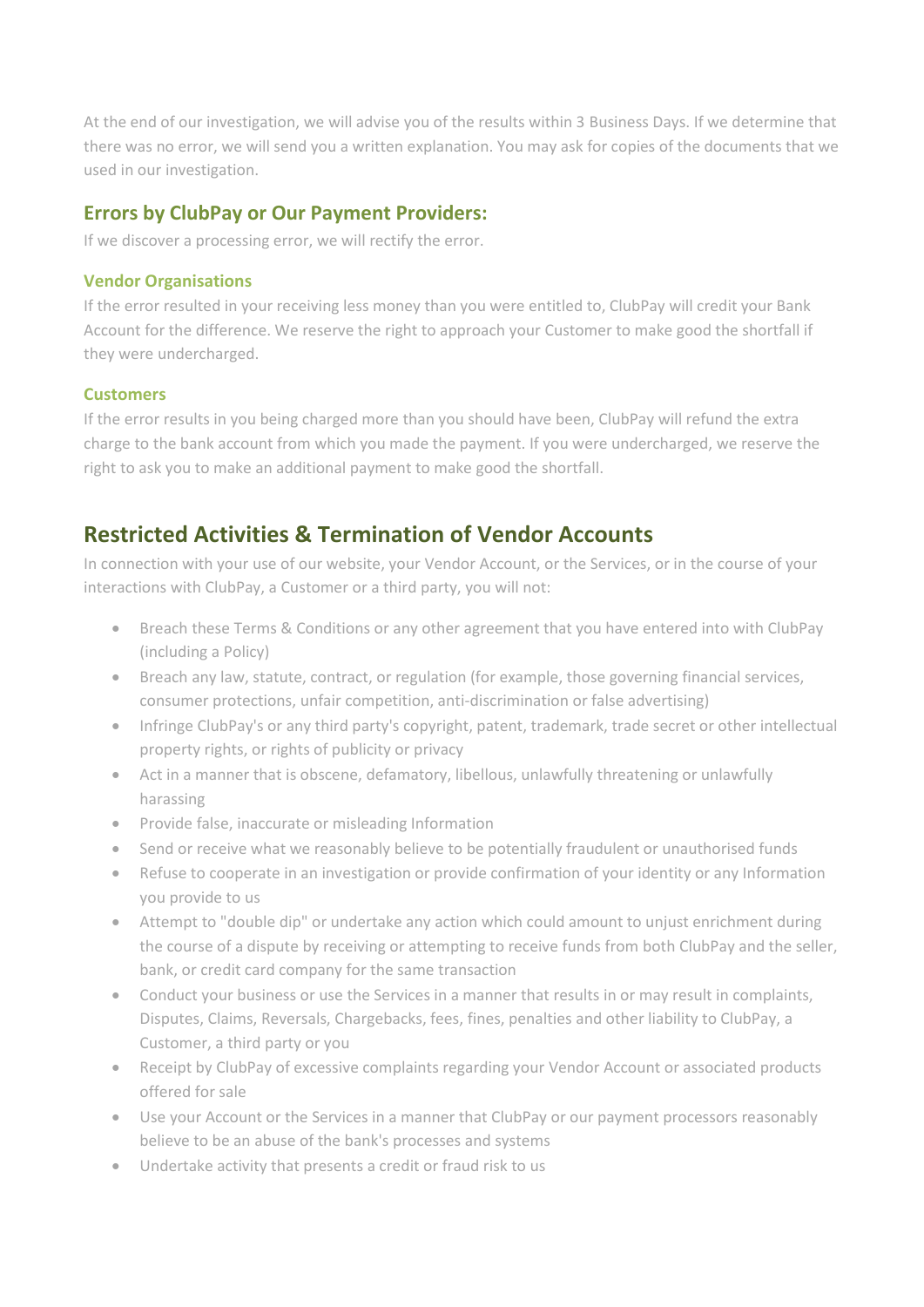- Disclose or distribute a Customer or Vendor Organisation's Information to a third party, or use the Information for marketing purposes unless you receive their express consent to do so
- Send unsolicited email to a Customer or Vendor Organisation
- Take any action that imposes an unreasonable or disproportionately large load on our infrastructure
- Facilitate any viruses, Trojan horses, worms or other computer programming routines that may damage, detrimentally interfere with, surreptitiously intercept or expropriate any system, data or Information
- Copy, reproduce, communicate to any third party, alter, modify, create derivative works, publicly display or frame any content from the Web Site(s) without our or any applicable third party's written consent
- Take any action that may cause us to lose any of the services from our internet service providers, payment processors, or other suppliers
- Use the Service to test credit card behaviours
- Do, or omit to do, or attempt to do or omit to do, any other act or thing which may interfere with the proper operation of the Service or activities carried out as part of the Services or otherwise than in accordance with the provisions of these Terms & Conditions

If you engage in any Restricted Activities, we may take various actions to protect ClubPay, a Customer, a third party, or you from Reversals, Chargebacks, Claims, fees, fines, penalties and any other liability. The actions we may take include but are not limited to the following:

- We may close, suspend, or limit your access to your Store or ClubPay's payment services;
- We may contact third parties and disclose details of the Restricted Activities in the manner set out in our Privacy Policy;
- We may update inaccurate Information you provided us;
- We may refuse to provide our Services to you in the future;
- We may hold your funds for up to 180 Days if reasonably needed to protect against the risk of liability; and
- We may take legal action against you.

# **Termination of Vendor Accounts by ClubPay:**

If a Customer or Vendor Organisation engages in Restricted Activities and at our sole discretion (acting reasonably), we may end your Vendor Account or suspend your access to payment facilities at any time where expedient to do so.

If we close your Vendor Account, we will provide you with notice of the termination and details of any undisputed funds that we are holding. If we suspend the Vendor Organisation's Store or suspend a Customer's access to payment facilities, we will provide you with notice and opportunity to request restoration of access if appropriate.

# **Closing Your Vendor Account**

You may close your Vendor Account at any time by notifying us in writing, by sending an email to services@clubpay.co.uk. Any funds owning to the Vendor Organisation will be disbursed in strict accordance with our standard Disbursement Policy.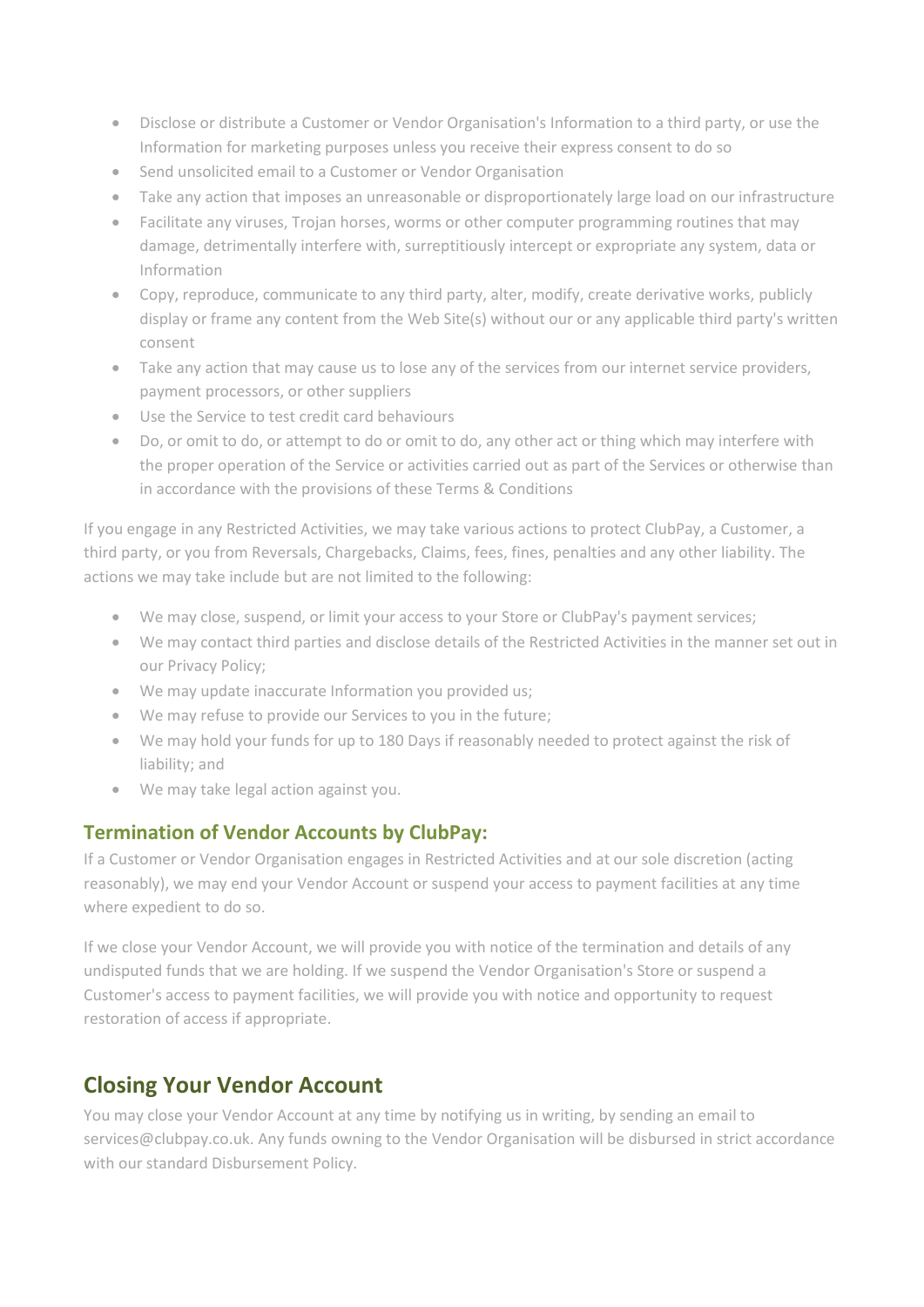You may not close your Vendor Account to evade an investigation. If you attempt to close your Vendor Account while we are conducting an investigation, we may hold your funds for up to 180 Days to protect ClubPay or a third party against the risk of Reversals, Chargebacks, Claims, fees, fines, penalties and other liability. You will remain liable for all obligations related to your Vendor Account, even after the Vendor Account has closed.

# **Tax Policy**

It is the responsibility of the Vendor Organisation to determine what, if any, taxes apply to the payments they receive, and it is their responsibility to collect, report and remit the correct tax to the appropriate tax authority. ClubPay is not responsible for determining whether taxes apply to Vendor Organisation disbursements, or for collecting, reporting or remitting any taxes arising from any transaction.

# **Intellectual Property**

The URLs representing the ClubPay website(s), "ClubPay," and all related logos of our products and services described in our website(s) are either copyrighted by ClubPay, trademarks of ClubPay or registered trademarks of ClubPay. In addition, all page headers, custom graphics, button icons, and scripts are either copyrighted by ClubPay, service marks, trademarks, and/or trade dress of ClubPay. You may not copy, imitate, modify, alter, amend or use them without our prior written consent.

# **Warranty & Indemnification**

We provide the Services to you subject to your statutory rights but otherwise provided without any warranty or condition, express or implied, except as specifically stated in this Agreement.

ClubPay does not have any control over the products or services that are paid for via our Service and ClubPay cannot ensure that a Vendor Organisation will actually complete the transaction.

ClubPay does not guarantee continuous, uninterrupted or secure access to our Service. Operation of our Web Site and/or your Store(s) may be interfered with by numerous factors outside of our control. We shall not be liable for any delay in the failure in our provision of the Services under this Agreement where such failure is due to factors beyond our reasonable control. You acknowledge that your access to the Web Site and/or your Store(s) may be occasionally restricted to allow for repairs, maintenance or the introduction of new facilities or services.

ClubPay will make reasonable efforts to ensure that requests for electronic debits and credits involving bank accounts and debit and credit cards are processed in a timely manner but ClubPay makes no representations or warranties regarding the amount of time needed to complete processing because our Service is dependent upon many factors outside of our control, such as delays in the banking system or card networks.

Similarly, ClubPay cannot be responsible for the payment processing process which is enacted on our behalf by a specialist third party provider. This includes refused or failed payments. In circumstances where the Customer feels that their transaction(s) have been declined without good reason we will make best endeavours to identify and rectify any issues so that the payment can be processed normally. However, this